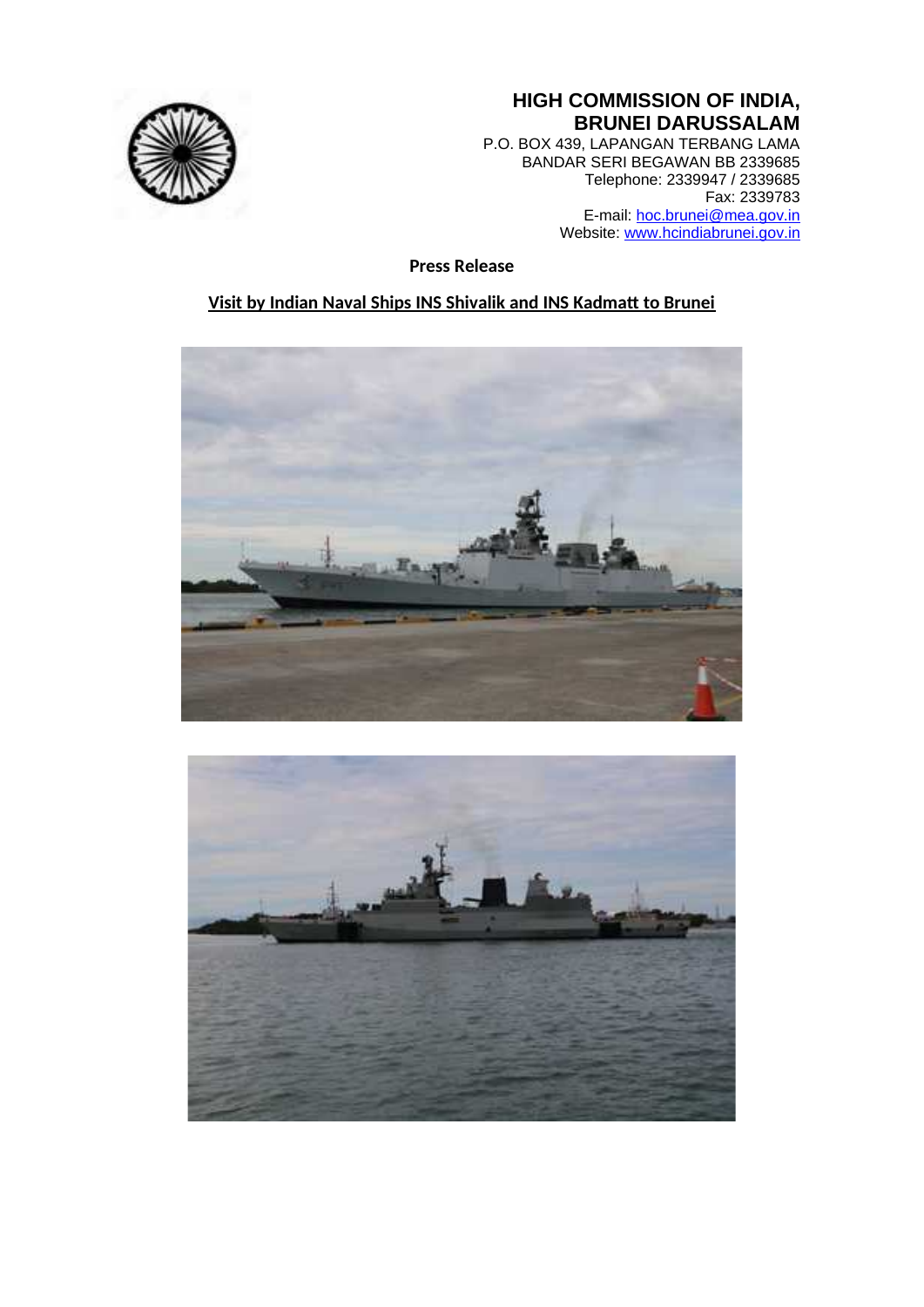Indian Naval Ship INS Shivalik and INS Kadmatt are currently in Brunei. INS Shivalik is commanded by Captain Kapil Mehta while Commander R.K. Maharana is the Commanding Officer of INS Kadmatt.

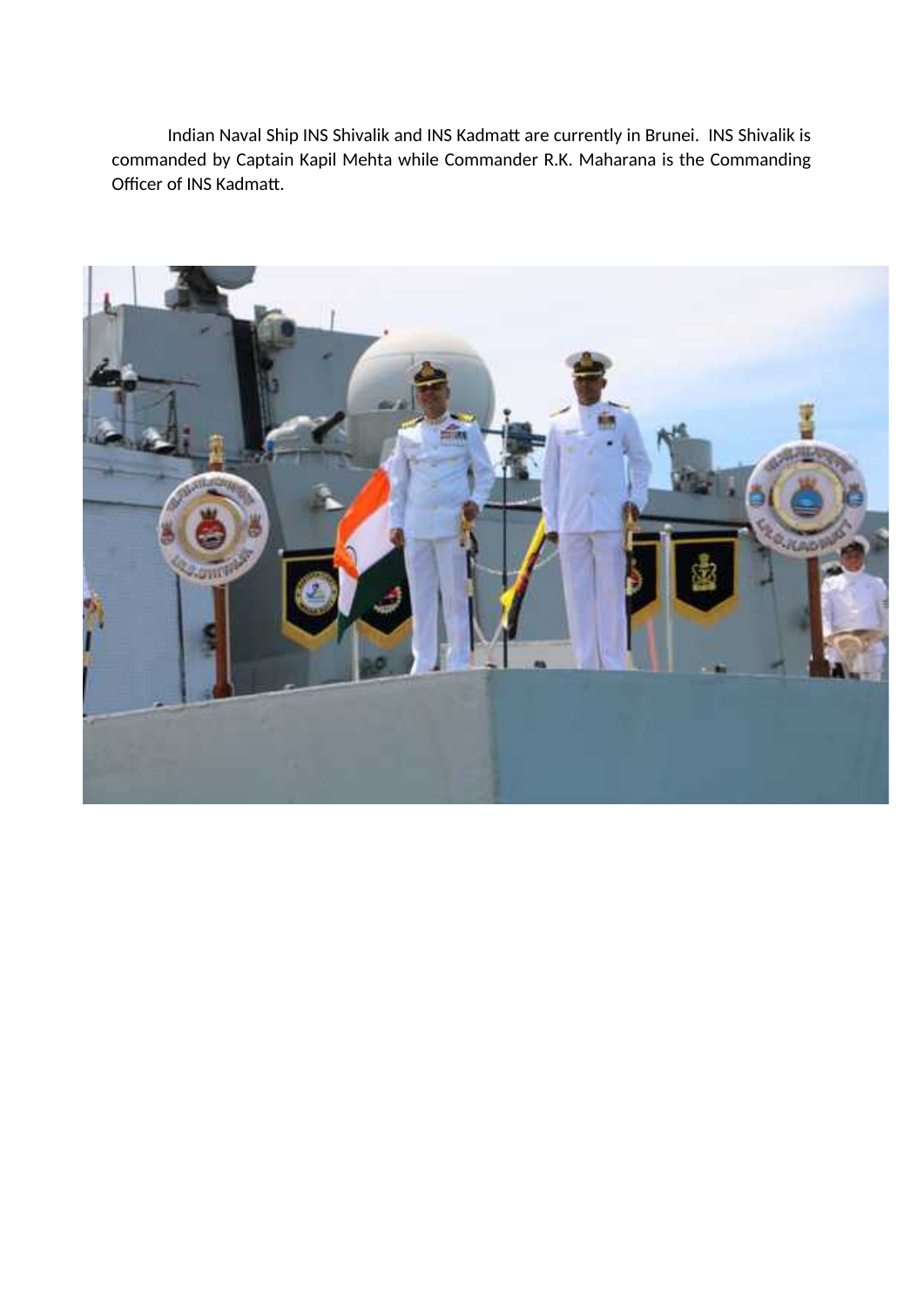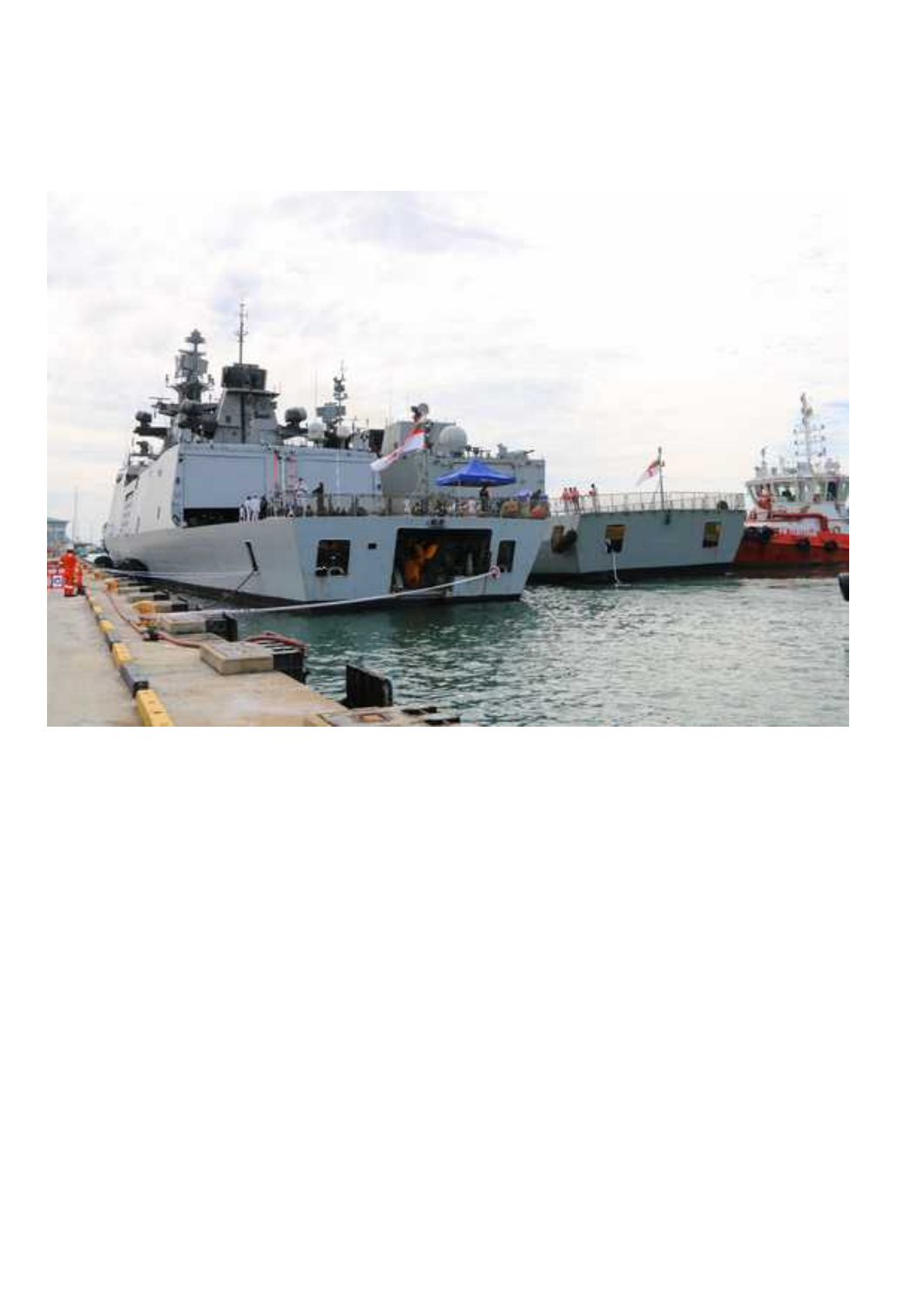In their first official engagement, a 'port ceremony' was held at Muara Port on 9 August 2021 in presence of the Indian High Commissioner to Brunei Darussalam Mr. Ajaneesh Kumar as per COVID-19 protocols and SOPs. Speaking on the occasion, the High Commissioner thanked the Government of His Majesty Sultan Hassanal Bolkiah for lending support and according timely clearances for berthing of the two ships *INS SHIVALIK* and *INS KADMATT* at Muara Port.

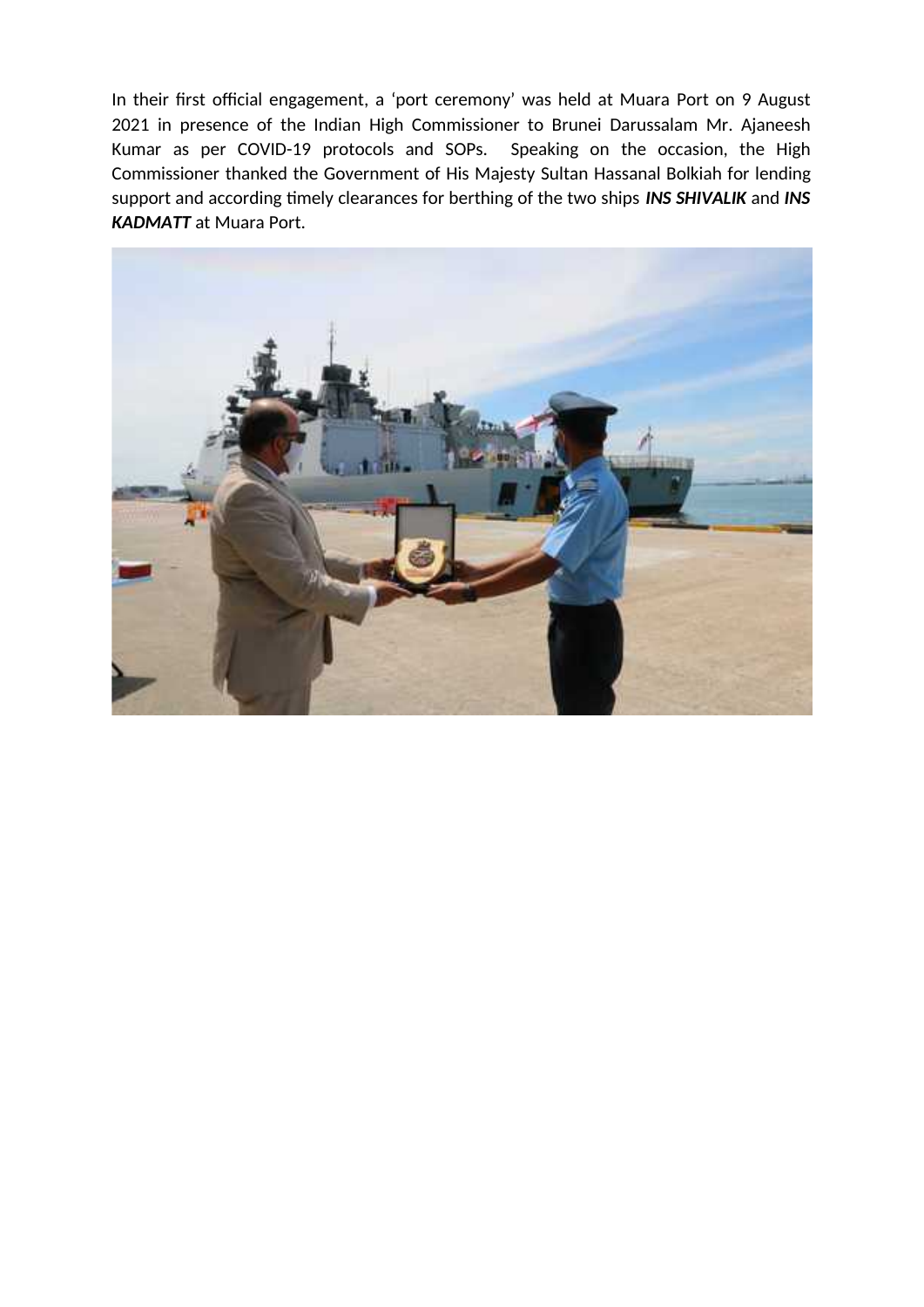INS SHIVALIK, commissioned in 2010, is the first stealth warship built by India and equipped with state of the art weapon systems including Klub and the Brahmos supersonic anti-ship missiles, Shtil and the Barak anti-aircraft missiles, 90R anti-submarine missiles and DTA-53 Torpedoes. It also carries two helicopters, thus giving it three dimensional combat capability spanning sub-surface, surface and air domains. INS KADMATT, commissioned in 2016, is an Anti-Submarine Warfare Corvette ship and equipped with a host of 'noisereduction' features and an array of aerial cum underwater sensors, electronic warfare systems and Kavach decoy system along with a wide range of weapons including a 76 mm main gun, Barak-1 missile systems, torpedoes and rocket launchers.